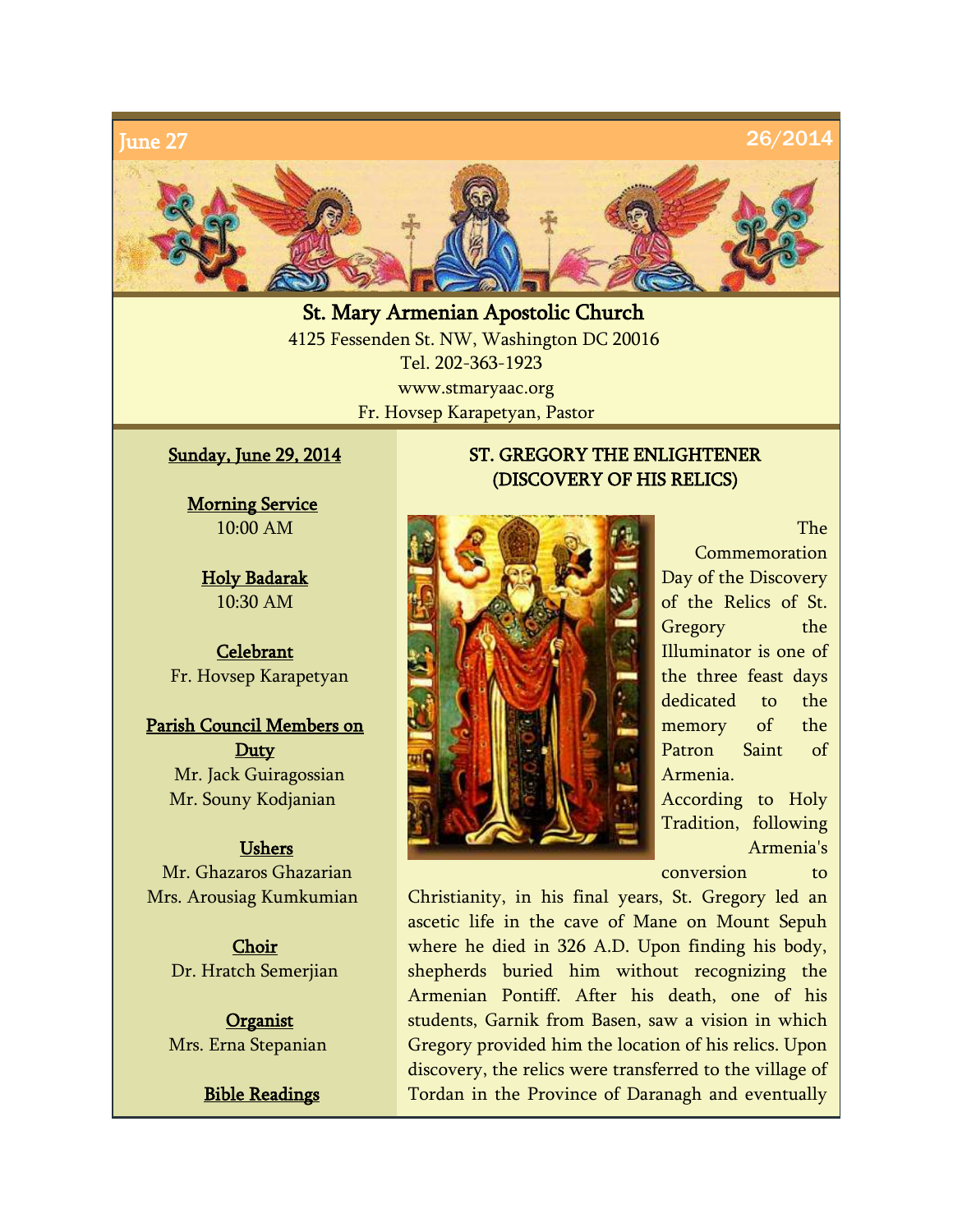Isaiah 1:1-15 Romans 6:12-23 Matthew 12:1-8

## HOKEHANKIST REQUIEM SERVICE

For the Souls of: AZADOUHY SOLAKIAN **MAZBOUDI** (4 years) ADEEB MAZBOUDI (3 years) NORA MAZBOUDI HAGOP AND ARAXIE SOLAKIAN

#### Requested by:

Drs. David and Lena Hartzell and their children Lauren and Grant Hartzell

#### HOSPITALITY TABLE IS HOSTED BY:

--------------------

Hartzell family In memory of their loved ones

### CALENDAR OF EVENTS

## Tuesday, July 1

"Woodrow Wilson's Arbitral Award as the Main Basis for Armenian Territorial Rights" by Ara Papian

buried there. The contract of the contract of the contract of the contract of the contract of the contract of the contract of the contract of the contract of the contract of the contract of the contract of the contract of

The relics of St. Gregory the Enlightener are among the most revered not only in the Armenian Church but in all Churches. Following their discovery, some items were taken to other places for safekeeping, among them Vagharshapat (Etchmiadzin), Byzantium and Italy. The Right Hand of the Saint, preserved in the Mother See of Holy Etchmiadzin, is one of the most important relics of the Armenian Church. It is used by the Catholicos of All Armenians during the Blessing of the Holy Chrism (Muron).

# ՍԲ. ԳՐԻԳՈՐ ԼՈՒՍԱՎՈՐՉԻ ՆՇԽԱՐՆԵՐԻ ԳՅՈՒՏԸ

Ս. Գրիգոր Լուսավորչի նշխարների գյուտը հայոց ամենամեծ սրբի հիշատակին նվիրված երեք տոներից մեկն է: Ըստ ավանդության՝ հայոց մեծ դարձից հետո Ս. Գրիգոր Լուսավորիչն իր կյանքի վերջին տարիներն ավարտում է ճգնակեցությամբ՝ Սեպուհ լեռան Մանեի այրում, որտեղ էլ վախճանվում է 326 թվականին: Նրա մարմինը գտնում են հովիվները, ովքեր, չճանաչելով մահացած կաթողիկոսին, մարմինը ծածկում են քարակույտի տակ: Հետագայում Ս. Գրիգոր Լուսավորիչը տեսիլքով հայտնում է իր նշխարների տեղն աշակերտներից Գառնիկ Բասենցուն, որից հետո Հայրապետի նշխարները տեղափոխվում և ամփոփվում են Դարանաղի գավառի Թորդան գյուղում: Ս. Գրիգոր Լուսավորչի նշխարները բոլոր քրիստոնեական եկեղեցիների ամենամեծ սրբություններից են: Հայոց Հայրապետի նշխարները գտնվելուց հետո նրանցից մի մասը իբրև սրբազան մասունք տարվել է Վաղարշապատ, Բյուզանդիա, Իտալիա: Մայր Աթոռ Սուրբ Էջմիածնում պահվող Լուսավորչի Ս. Աջը Հայ եկեղեցու կարևորագույն սրբություններից մեկն է, որով օրհնվում է սրբազան մյուռոնը: Ս. Գրիգոր Լուսավորչի նշխարների գյուտի տոնը նշվում է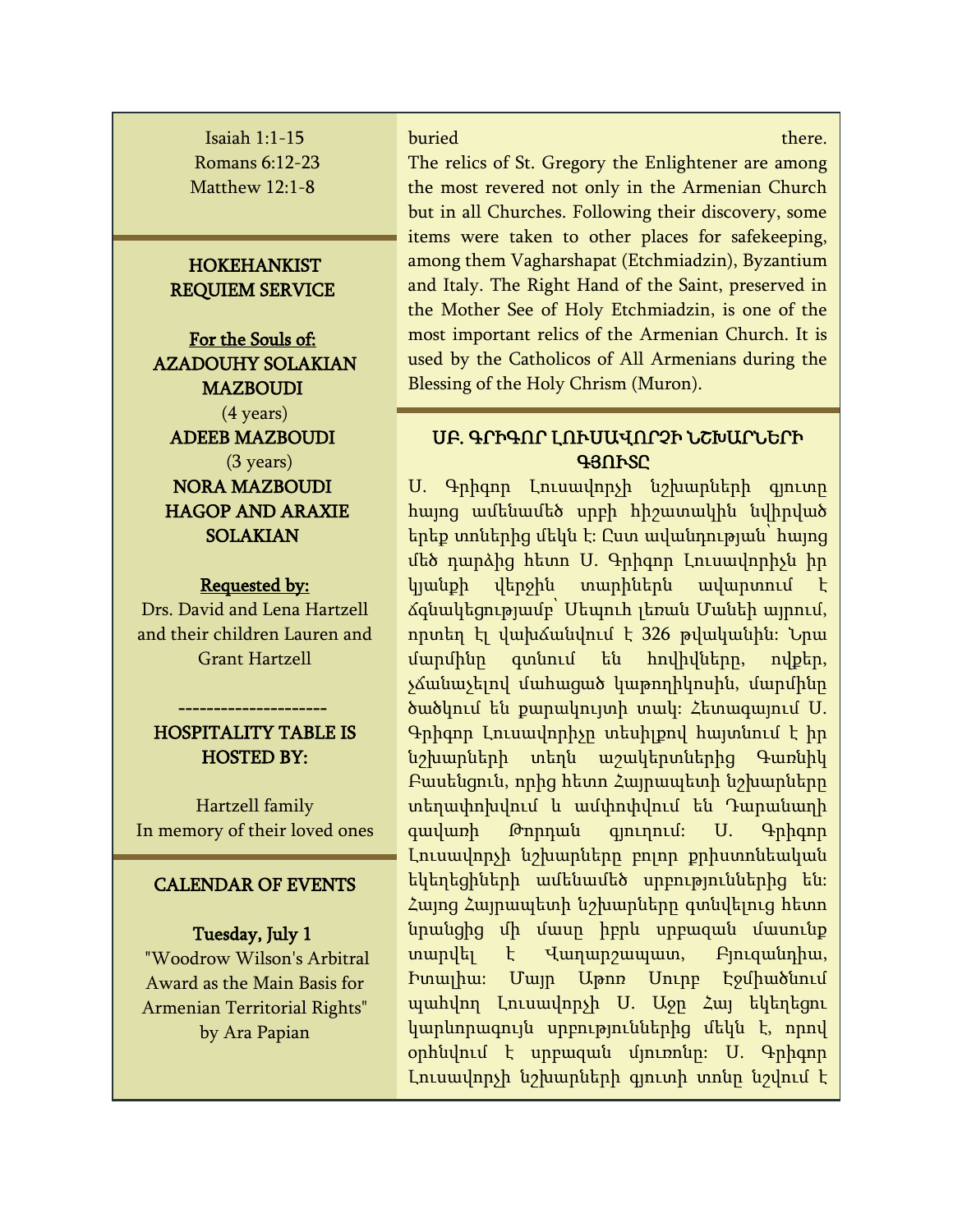

Հոգեգալստյան տոնից հետո չորրորդ շաբաթ օրը: Տոնի օրը եկեղեցիներում մատուցվում է սուրբ պատարագ: Տոնի առիթով Հայ եկեղեցին սահմանել է շաբաթապահք: Տոնն ունի նաև իր նախատոնակը:

# BIBLE READING

12 At that time Jesus went through the grainfields on the Sabbath. His disciples were hungry and began to pick some heads of grain and eat them. 2 When the Pharisees saw this, they said to him, "Look! Your disci-ples are doing what is unlawful on the Sabbath." 3 He answered, "Haven't you read what David did when he and his companions were hungry? 4 He entered the house of God, and he and his companions ate the consecrated bread-which was not lawful for them to do, but only for the priests. 5 Or haven't you read in the Law that the priests on Sabbath duty in the temple desecrate the Sabbath and yet are innocent? I tell you that something greater than the temple is here. 7 If you had known what these words mean, 'I desire mercy, not sacrifice,' you would not have condemned the innocent. For the Son of Man is Lord of the Sabbath." (Matthew 12:1-8)

1 Յիսուս, շաբաթ օրով, անցաւ արտերի միջով. նրա աշակերտները քաղցած էին եւ սկսեցին հասկ պոկել եւ ուտել: 2 Փարիսեցիները երբ այս տեսան, Յիսուսին ասացին. «Ահա քո աշակերտները անում են մի բան, որ շաբաթ օրն անել օրինաւոր չէ»: 3 Եւ նա նրանց ասաց. «Դուք չէ°ք կարդացել, թէ ինչ արեց Դաւիթը, երբ քաղց զգաց նա եւ նրանք, որ նրա հետ էին: 4 Թէ ինչպէս մտաւ Աստծու տունը եւ կերաւ առաջաւորութեան հացը, որն ուտել օրէնք չէր ո°չ նրա եւ ո°չ էլ նրա հետ եղողների համար, այլ միայն` քահանաների համար: 5 Կամ թէ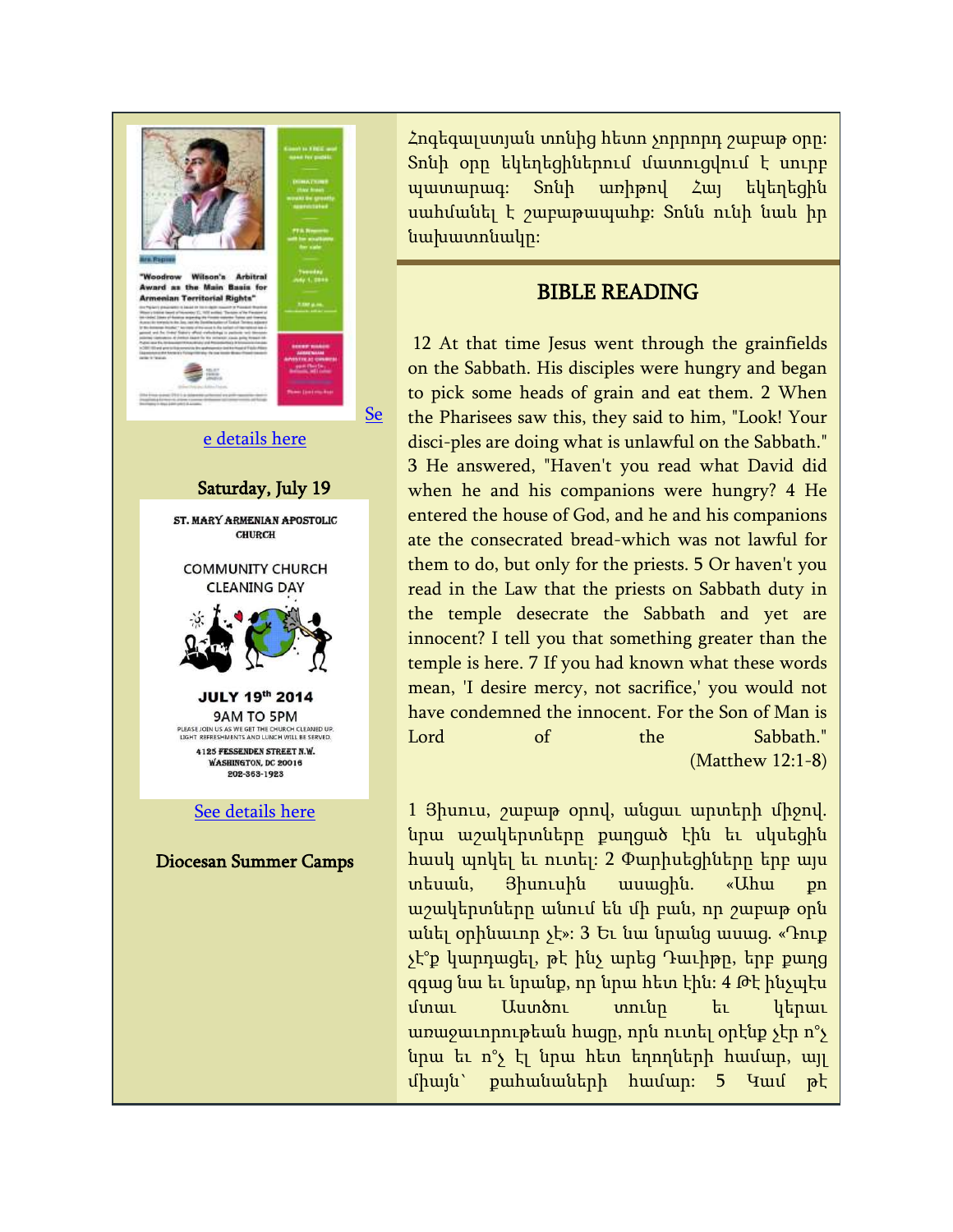

Օրէնքում չէ°ք կարդացել, որ շաբաթ օրերը տաճարում քահանաները պղծում են շաբաթը եւ անմեղ են: 6 Բայց ասում եմ ձեզ, որ այստեղ տաճարից մեծ մէկը կայ: 7 Եւ եթէ իմանայիք, թէ ի°նչ է` ողորմութիւն եմ կամենում եւ ոչ` զոհ, ապա դուք անպարտներին չէիք դատապարտի. 8 ուրեմն մարդու Որդին շաբաթ օրուայ տէրն է»: (Մատթեոս

12:1-8)